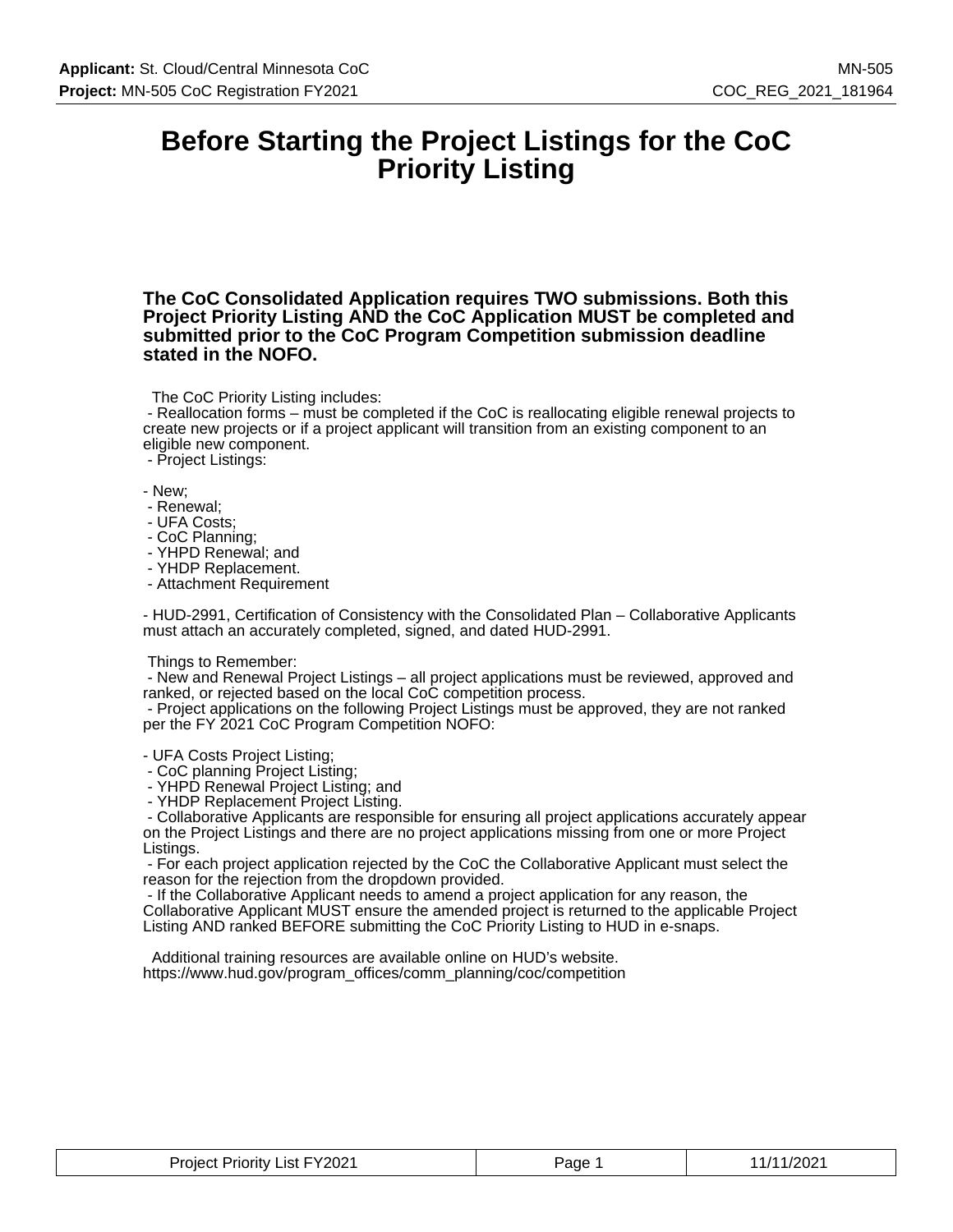# **1A. Continuum of Care (CoC) Identification**

### **Instructions:**

For guidance on completing this form, please reference the FY 2021 CoC Priority Listing Detailed Instructions and FY 2021 CoC Priority Listing Navigational Guide on HUD's website. https://www.hud.gov/program\_offices/comm\_planning/coc/competition.

**Collaborative Applicant Name:** Central MN Housing Partnership, Inc.

| <b>Project Priority List FY2021</b> | Page 2 | /2021<br>11/11 |
|-------------------------------------|--------|----------------|
|-------------------------------------|--------|----------------|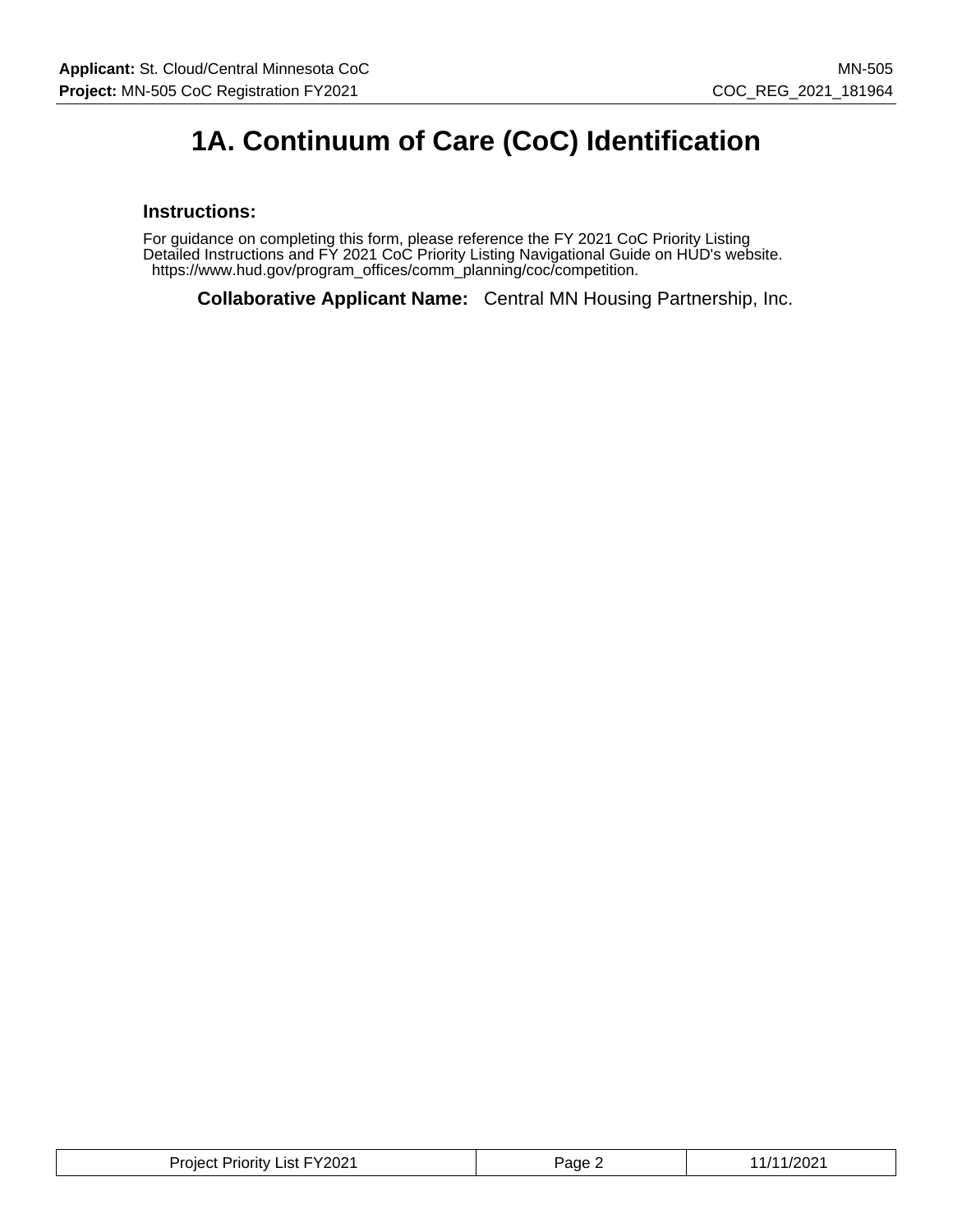# **2. Reallocation**

### **Instructions:**

For guidance on completing this form, please reference the FY 2021 CoC Priority Listing Detailed Instructions and FY 2021 CoC Priority Listing Navigational Guide on HUD's website. https://www.hud.gov/program\_offices/comm\_planning/coc/competition.

**2-1. Is the CoC reallocating funds from one or** No **more eligible renewal grant(s) that will expire in calendar year 2022 into one or more new projects?**

| ist FY2021<br>Proiect<br>Priority. | Paɑe | /2021<br>$\overline{14}$ |
|------------------------------------|------|--------------------------|
|------------------------------------|------|--------------------------|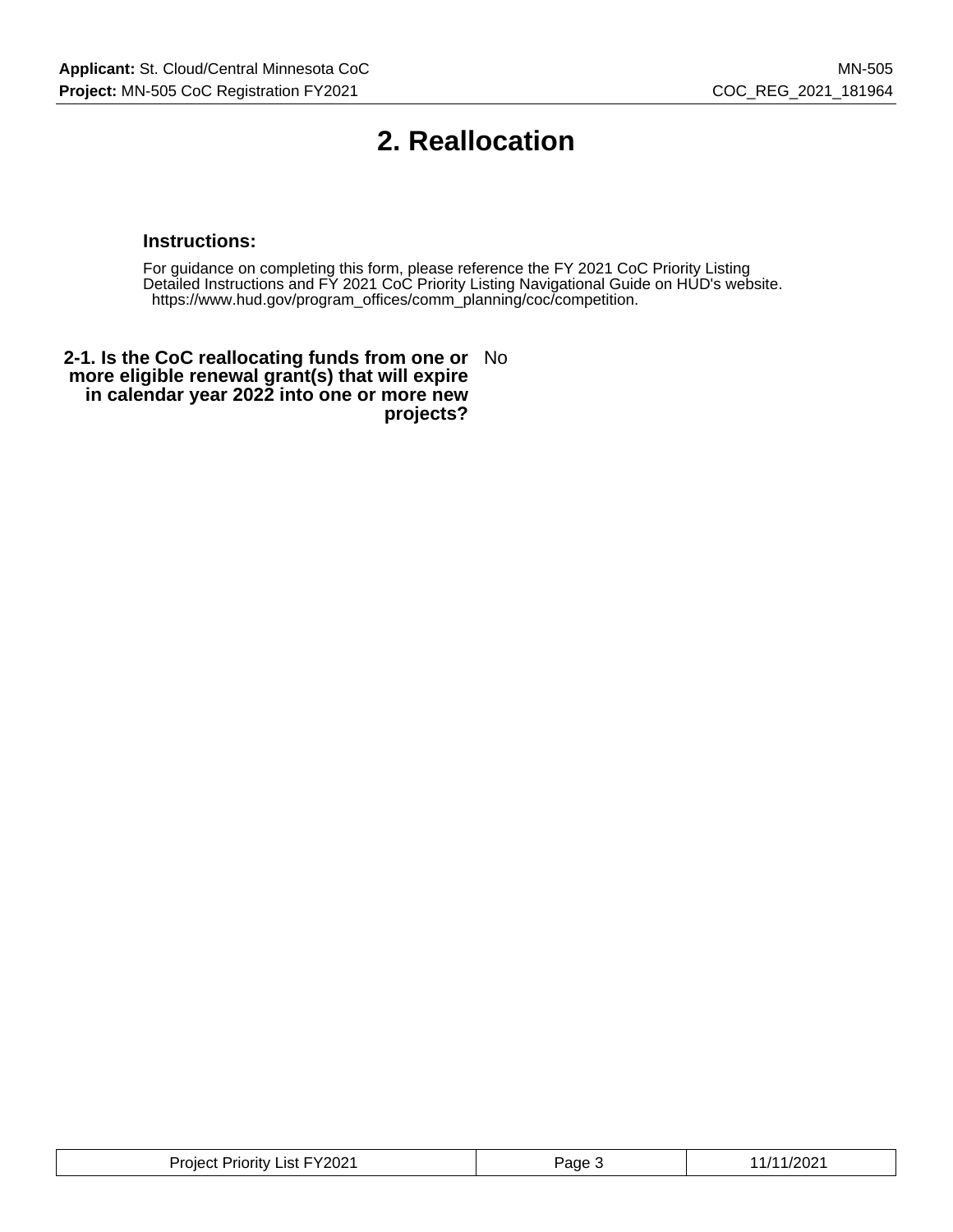# **Continuum of Care (CoC) New Project Listing**

### **Instructions:**

Prior to starting the New Project Listing, review the CoC Priority Listing Detailed Instructions and CoC Priority Listing Navigational Guide available on HUD's website.

 To upload all new project applications submitted to this Project Listing, click the "Update List" button. This process may take a few minutes based upon the number of new projects submitted by project applicant(s) to your CoC in the e-snaps system. You may update each of the Project Listings simultaneously. To review a project on the New Project Listing, click on the magnifying glass next to each project to view project details. To view the actual project application, click on the orange folder. If you identify errors in the project application(s), you can send the application back to the project applicant to make the necessary changes by clicking the amend icon. It is your sole responsibility for ensuring all amended projects are resubmitted, approved and ranked or rejected on this project listing BEFORE submitting the CoC Priority Listing in e-snaps. https://www.hud.gov/program\_offices/comm\_planning/coc/competition.

| Project<br><b>Name</b>             | Date<br><b>Submitte</b><br>d | Comp<br>Type | <b>Applican</b><br>t Name  | <b>Budget</b><br><b>Amount</b> | Grant<br>Term | Rank            | <b>PH/Reall</b><br><b>OC</b> | <b>PSH/RR</b><br>н | <b>Expansi</b><br><b>on</b> |
|------------------------------------|------------------------------|--------------|----------------------------|--------------------------------|---------------|-----------------|------------------------------|--------------------|-----------------------------|
| DV FY<br>2021                      | $2021 - 10 -$<br>21<br>17:16 | PH           | Housing<br>and<br>Redev    | \$137,322                      | Year<br>1     | D <sub>18</sub> | DV<br><b>Bonus</b>           | <b>RRH</b>         |                             |
| <b>New</b><br>Rapid<br>Re-<br>hous | $2021 - 10 -$<br>29<br>12:35 | PH           | Project<br>Forward<br>Inc. | \$198,160                      | Year<br>1     | $\times$        | <b>Both</b>                  | <b>RRH</b>         |                             |

| <b>Project Priority List FY2021</b> | Page 4 | 12021<br>''∠∪∠ . |
|-------------------------------------|--------|------------------|
|-------------------------------------|--------|------------------|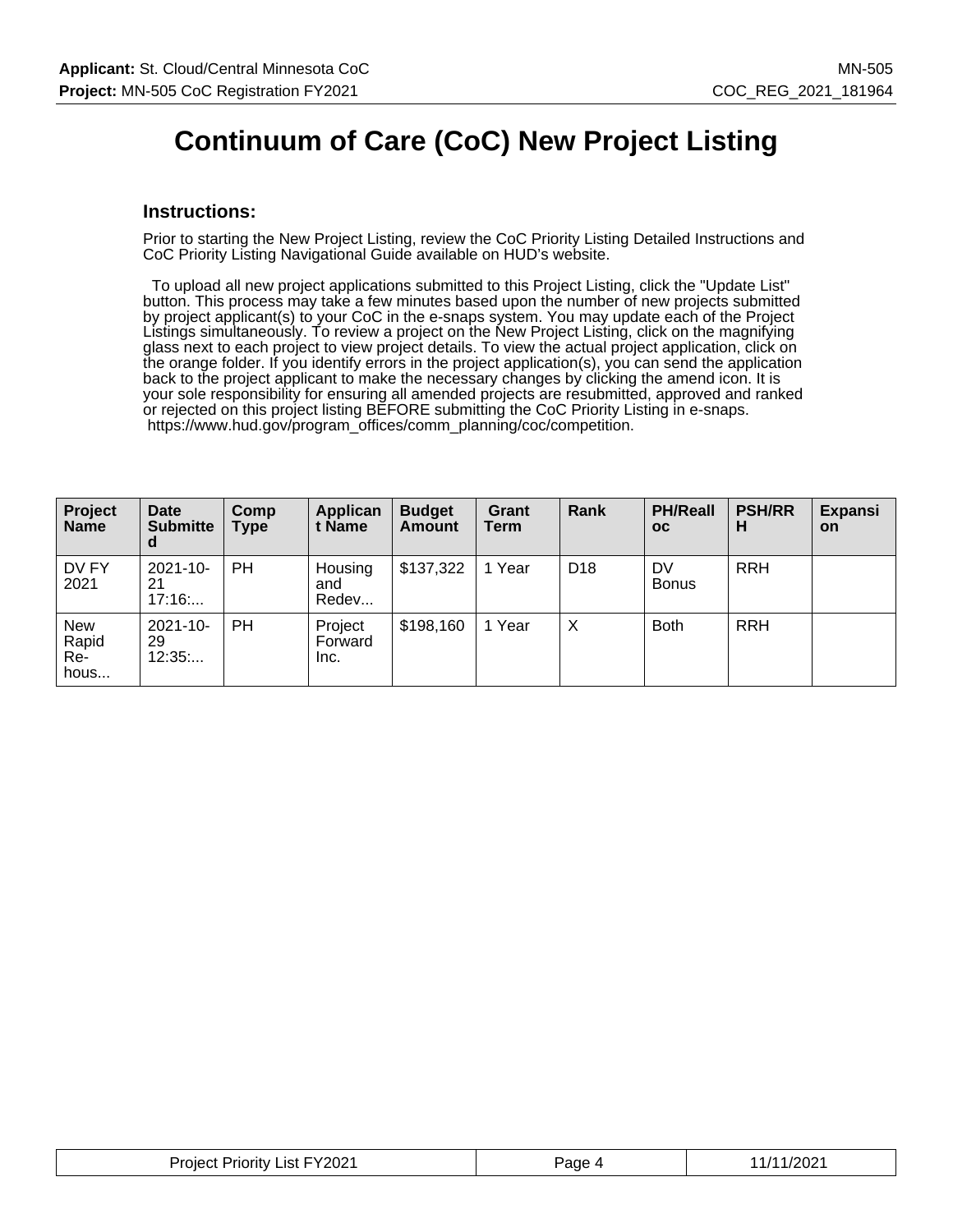# **Continuum of Care (CoC) Renewal Project Listing**

### **Instructions:**

Prior to starting the Renewal Project Listing, review the CoC Priority Listing Detailed Instructions and CoC Priority Listing Navigational Guide available on HUD's website.

 To upload all renewal project applications submitted to this Project Listing, click the ""Update List"" button. This process may take a few minutes based upon the number of renewal projects submitted by project applicant(s) to your CoC in the e-snaps system. You may update each of the Project Listings simultaneously. To review a project on the Renewal Project Listing, click on the magnifying glass next to each project to view project details. To view the actual project application, click on the orange folder. If you identify errors in the project application(s), you can send the application back to the project applicant to make necessary changes by clicking the amend icon. It is your sole responsibility for ensuring all amended projects are resubmitted, approved and ranked or rejected on this project listing BEFORE submitting the CoC Priority Listing in e-snaps.

https://www.hud.gov/program\_offices/comm\_planning/coc/competition.

| The Collaborative Applicant certifies that<br>there is a demonstrated<br>need for all renewal permanent supportive<br>housing and rapid<br>re-housing projects listed on the Renewal<br><b>Project Listing.</b>                                                 | X        |
|-----------------------------------------------------------------------------------------------------------------------------------------------------------------------------------------------------------------------------------------------------------------|----------|
| The Collaborative Applicant certifies all<br>renewal permanent supportive housing and<br>rapid rehousing projects listed on the<br><b>Renewal Project Listing comply with program</b><br>requirements and appropriate standards of<br>quality and habitability. | $\times$ |

**The Collaborative Applicant does not have any renewal permanent supportive housing or rapid re-housing renewal projects.**

| Project<br><b>Name</b>              | Date<br><b>Submitt</b><br>ed | Grant<br>Term | Applica<br>nt Name            | <b>Budget</b><br>Amount | Rank | <b>PSH/RR</b><br>н | Comp<br><b>Type</b> | <b>Consoli</b><br>dation<br><b>Type</b> | <b>Expansion</b><br><b>Type</b> |
|-------------------------------------|------------------------------|---------------|-------------------------------|-------------------------|------|--------------------|---------------------|-----------------------------------------|---------------------------------|
| <b>MN</b><br><b>HMIS</b><br>Central | 2021-10-<br>12<br>22:21      | 1 Year        | Institute<br>for<br>Com       | \$41,099                | 17   |                    | <b>HMIS</b>         |                                         |                                 |
| Rapid<br>Rehousi<br>ng 2021         | 2021-10-<br>$12 \,$<br>16:18 | 1 Year        | Tri-<br>County<br>Action      | \$75,737                | 12   | <b>RRH</b>         | PH                  |                                         |                                 |
| 2021FY<br>Cass<br>Count             | 2021-10-<br>12<br>11:45      | 1 Year        | Bi-<br>County<br>Commun<br>1. | \$82,085                | 3    | <b>RRH</b>         | PH                  |                                         |                                 |

| Project Priority List FY2021 | Page 5 | 11/11/2021 |
|------------------------------|--------|------------|
|------------------------------|--------|------------|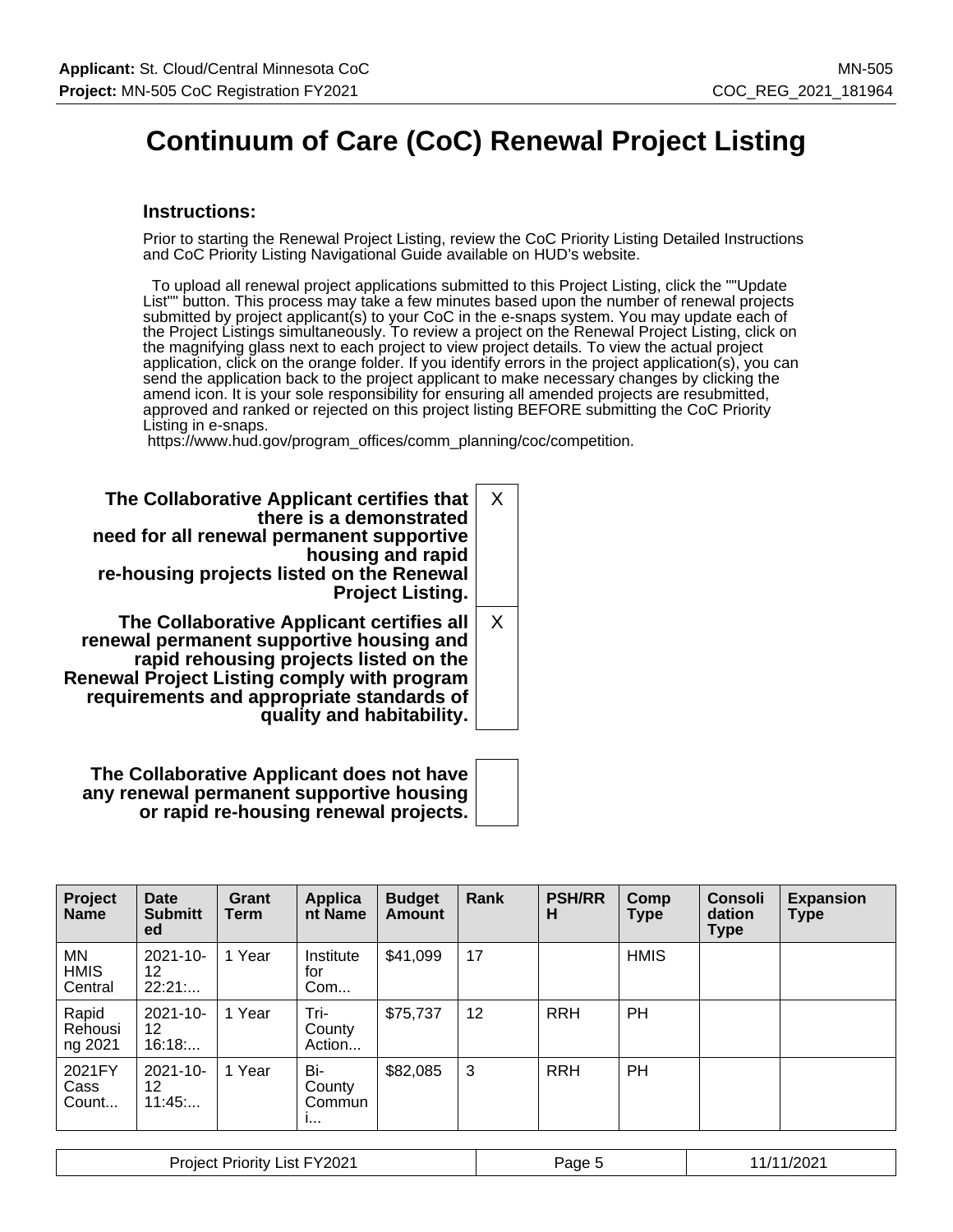| Central<br><b>MN</b><br>Rapid     | 2021-10-<br>20<br>10:41      | 1 Year | Lutheran<br>Social<br>S        | \$176,659 | $\mathbf{1}$   | <b>RRH</b> | PH  |           |  |
|-----------------------------------|------------------------------|--------|--------------------------------|-----------|----------------|------------|-----|-----------|--|
| 2021FY<br>Cass<br>Count           | $2021 - 10 -$<br>12<br>11:47 | 1 Year | Bi-<br>County<br>Commun<br>j., | \$40,543  | 2              | <b>PSH</b> | PH  |           |  |
| <b>HUD</b><br>CoC<br>Rental<br>As | 2021-10-<br>21<br>17:13      | 1 Year | Housing<br>and<br>Redev        | \$84,996  | 6              | <b>PSH</b> | PH  |           |  |
| River<br>Crest<br>2021            | 2021-10-<br>22<br>10:50      | 1 Year | Center<br>City<br>Housing      | \$46,243  | 5              | <b>PSH</b> | PH  |           |  |
| Coordina<br>ted<br>Entry          | 2021-10-<br>22<br>11:49      | 1 Year | St.<br>Cloud/Ce<br>ntral       | \$50,000  | 13             |            | SSO |           |  |
| Rapid<br>Rehousi<br>ng P          | $2021 - 10 -$<br>22<br>15:38 | 1 Year | Lakes<br>and<br>Pines<br>C     | \$133,701 | $\overline{4}$ | <b>RRH</b> | PH  |           |  |
| Rapid<br>Rehousi<br>ng f          | 2021-10-<br>22<br>15:36      | 1 Year | Lakes<br>and<br>Pines<br>C     | \$161,177 | 10             | <b>RRH</b> | PH  |           |  |
| Eastern<br>Region<br>Co           | 2021-10-<br>22<br>15:34      | 1 Year | Lakes<br>and<br>Pines<br>C     | \$64,197  | 15             |            | SSO |           |  |
| Northern<br>Coordina<br>          | 2021-10-<br>26<br>11:54      | 1 Year | Lutheran<br>Social<br>S        | \$64,197  | 14             |            | SSO |           |  |
| <b>Belle</b><br>Haven<br>2021     | 2021-10-<br>27<br>16:03      | 1 Year | Lutheran<br>Social<br>S        | \$40,229  | 8              | <b>PSH</b> | PH  |           |  |
| FY2021<br>Our<br>Home             | 2021-10-<br>27<br>14:56:     | 1 Year | Voluntee<br>rs of<br>Ame       | \$118,614 | 11             | <b>PSH</b> | PH  |           |  |
| <b>HUD</b><br>CoC<br>Rental<br>As | 2021-10-<br>28<br>12:42      | 1 Year | Housing<br>and<br>Redev        | \$336,444 | C7             | <b>PSH</b> | PH  | Survivor  |  |
| <b>HUD</b><br>CoC<br>Rental<br>As | 2021-10-<br>28<br>17:02:     | 1 Year | Housing<br>and<br>Redev        | \$34,008  | C <sub>9</sub> | <b>PSH</b> | PH  | Individua |  |
| Central<br>MN<br>Coordi           | 2021-10-<br>28<br>17:24      | 1 Year | Tri-<br>County<br>Action       | \$64,197  | 16             |            | SSO |           |  |

| <b>Project Priority List FY2021</b><br>______ | Page 6 | 11/11/2021<br>____ |
|-----------------------------------------------|--------|--------------------|
|-----------------------------------------------|--------|--------------------|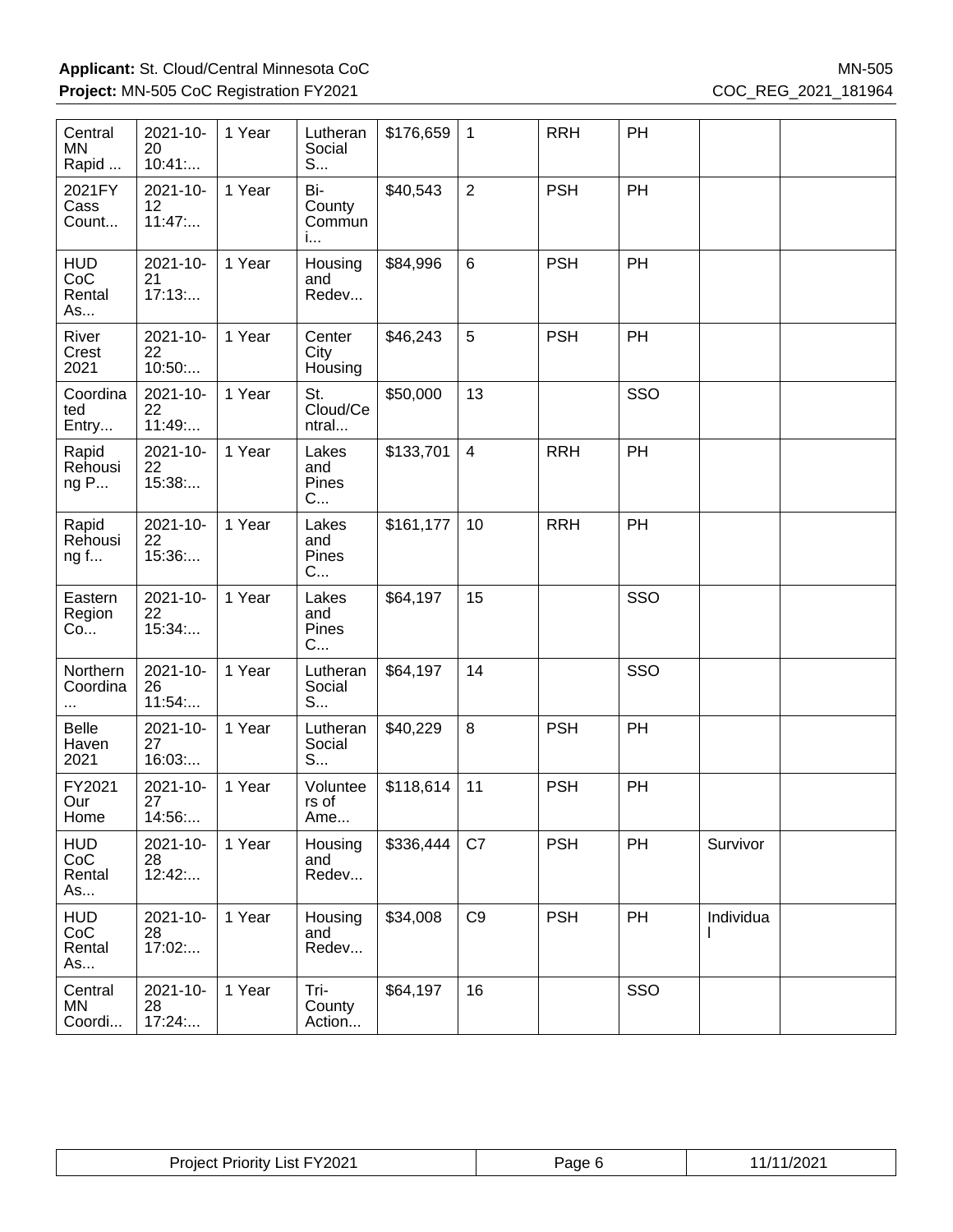# **Continuum of Care (CoC) Planning Project Listing**

### **Instructions:**

Prior to starting the CoC Planning Project Listing, review the CoC Priority Listing Detailed Instructions and CoC Priority Listing Navigational Guide available on HUD's website.

 To upload the CoC planning project application submitted to this Project Listing, click the ""Update List"" button. This process may take a few minutes while the project is located in the esnaps system. You may update each of the Project Listings simultaneously. To review the CoC Planning Project Listing, click on the magnifying glass next to view the project details. To view the actual project application, click on the orange folder. If you identify errors in the project application, you can send the application back to the project applicant to make necessary changes by clicking the amend icon. It is your sole responsibility for ensuring all amended projects are resubmitted, approved and ranked or rejected on this project listing BEFORE submitting the CoC Priority Listing in e-snaps.

 Only one CoC planning project application can be submitted and only by the Collaborative Applicant designated by the CoC which must match the Collaborative Applicant information on the CoC Applicant Profile.

https://www.hud.gov/program\_offices/comm\_planning/coc/competition.

| <b>Project Name</b>  | <b>Date Submitted</b> | <b>Grant Term</b> | <b>Applicant Name</b> | <b>Budget Amount</b> | Accepted? |
|----------------------|-----------------------|-------------------|-----------------------|----------------------|-----------|
| MN-505 CoC<br>Planni | 2021-10-25<br>14:26:  | Year              | St.<br>Cloud/Central  | \$51.656             | Yes       |

| <b>Project Priority List FY2021</b> | Page | 2021/<br>л л<br>. |
|-------------------------------------|------|-------------------|
|-------------------------------------|------|-------------------|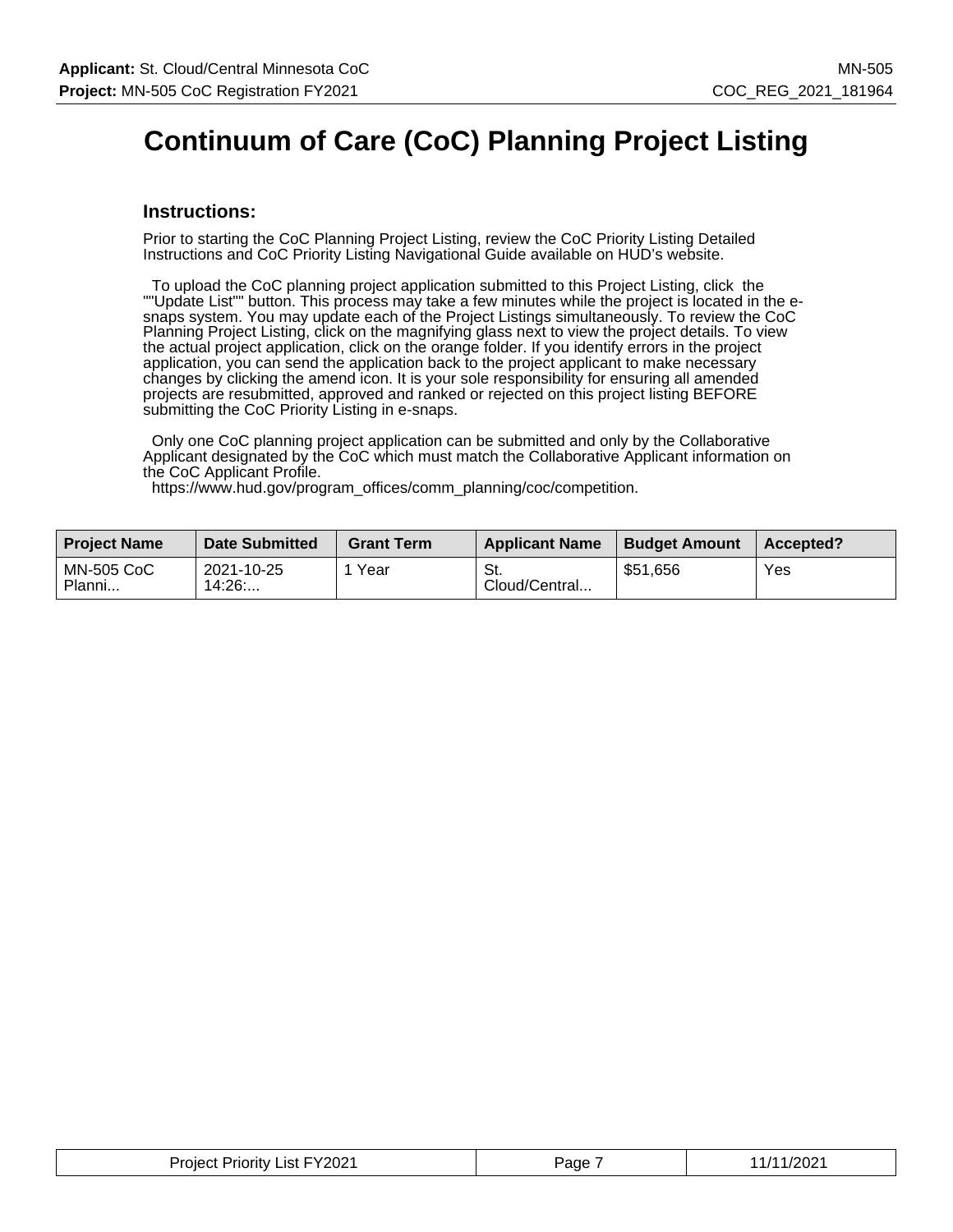### **Continuum of Care (CoC) YHDP Renewal Project Listing**

### **Instructions:**

Prior to starting the YHDP Renewal Project Listing, review the CoC Priority Listing Detailed Instructions and CoC Priority Listing Navigational Guide available on HUD's website.

 To upload all YHDP renewal project applications submitted to this Project Listing, click the ""Update List"" button. This process may take a few minutes based upon the number of YHDP renewal and replacement projects submitted by project applicant(s) to your CoC in the e-snaps system. You may update each of the Project Listings simultaneously. To review a project on the YHDP Renewal Project Listing, click on the magnifying glass next to each project to view project details. To view the actual project application, click on the orange folder. If you identify errors in the project application(s), you can send the application back to the project applicant to make necessary changes by clicking the amend icon. It is your sole responsibility for ensuring all amended projects are resubmitted, approved and ranked or rejected on this project listing BEFORE submitting the CoC Priority Listing in e-snaps.

https://www.hud.gov/program\_offices/comm\_planning/coc/competition.

**The Collaborative Applicant certifies that there is a demonstrated need for all renewal permanent supportive housing and rapid rehousing projects listed on the Renewal Project Listing.**

**The Collaborative Applicant certifies all renewal permanent supportive housing and rapid rehousing projects listed on the Renewal Project Listing comply with program requirements and appropriate standards of quality and habitability.**

**The Collaborative Applicant does not have any renewal permanent supportive housing or rapid rehousing renewal projects.**

| <b>Project</b><br><b>Name</b> | Date<br><b>Submitted</b> | <b>Applicant</b><br><b>Name</b> | <b>Budget</b><br>Amount | Comp<br><b>Type</b> | Grant<br><b>Term</b> | <b>Accepted</b> | <b>PSH/RRH</b> | Consolida<br>tion Type |
|-------------------------------|--------------------------|---------------------------------|-------------------------|---------------------|----------------------|-----------------|----------------|------------------------|
| This list contains no items   |                          |                                 |                         |                     |                      |                 |                |                        |

X

| <b>Project Priority List FY2021</b> | Page | 1/202 <sup>4</sup><br><u>ия л</u> |
|-------------------------------------|------|-----------------------------------|
|-------------------------------------|------|-----------------------------------|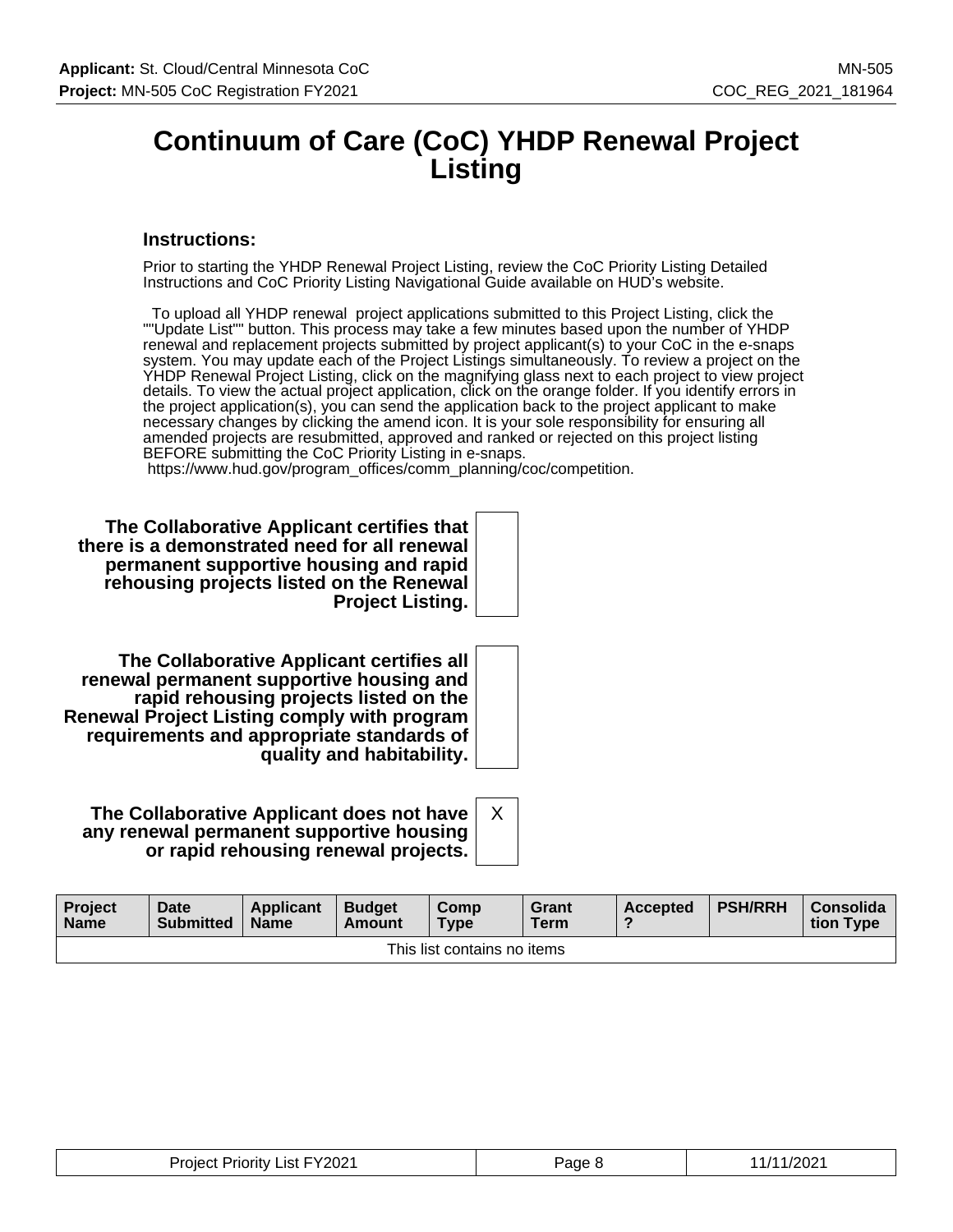### **Continuum of Care (CoC) YHDP Replacement Project Listing**

#### **Instructions:**

Prior to starting the YHDP Replacement Project Listing, review the CoC Priority Listing Detailed Instructions and CoC Priority Listing Navigational Guide available on HUD's website.

 To upload all YHDP replacement project applications submitted to this Project Listing, click the ""Update List"" button. This process may take a few minutes based upon the number of YHDP replacement projects submitted by project applicant(s) to your CoC in the e-snaps system. You may update each of the Project Listings simultaneously. To review a project on the YHDP Replacement Project Listing, click on the magnifying glass next to each project to view project details. To view the actual project application, click on the orange folder. If you identify errors in the project application(s), you can send the application back to the project applicant to make necessary changes by clicking the amend icon. It is your sole responsibility for ensuring all amended projects are resubmitted, approved and ranked or rejected on this project listing BEFORE submitting the CoC Priority Listing in e-snaps.

https://www.hud.gov/program\_offices/comm\_planning/coc/competition.

| <b>Project Name</b>         | Date<br><b>Submitted</b> | Applicant<br><b>Name</b> | <b>Budget</b><br>Amount | <b>Comp Type</b> | <b>Grant Term</b> | Accepted? |
|-----------------------------|--------------------------|--------------------------|-------------------------|------------------|-------------------|-----------|
| This list contains no items |                          |                          |                         |                  |                   |           |

| <b>Project Priority List FY2021</b> | Page | /2021 |
|-------------------------------------|------|-------|
|-------------------------------------|------|-------|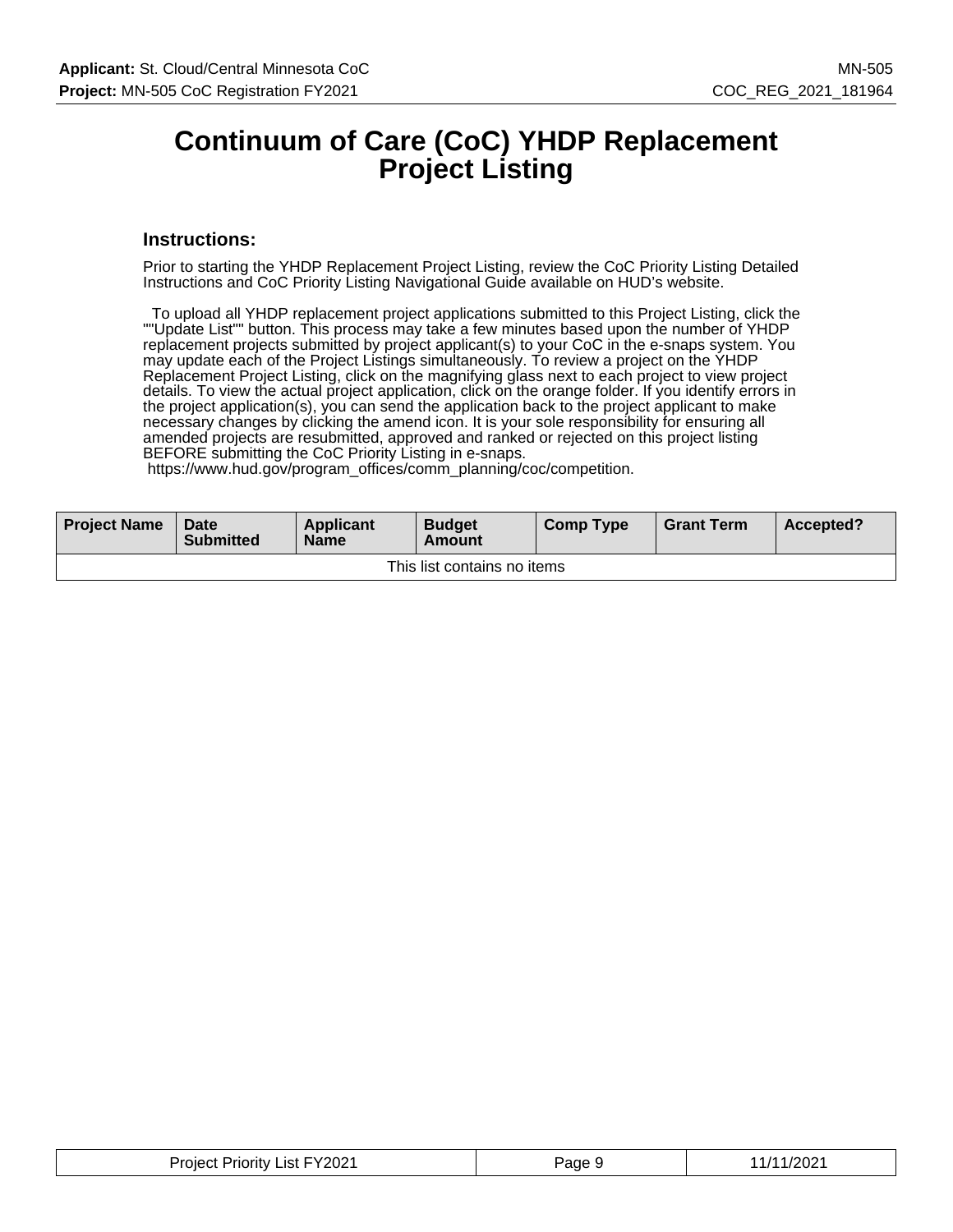# **Funding Summary**

#### **Instructions**

This page provides the total budget summaries for each of the project listings after the you approved, ranked (New and Renewal Project Listings only), or rejected project applications. You must review this page to ensure the totals for each of the categories is accurate. The "Total CoC Request" indicates the total funding request amount your CoC's Collaborative Applicant will submit to HUD for funding consideration. As stated previously, only 1 UFA Cost project application (for UFA designated Collaborative Applicants only) and only 1 CoC Planning project application can be submitted and only the Collaborative Applicant designated by the CoC is eligible to request these funds.

| <b>Title</b>               | <b>Total Amount</b> |
|----------------------------|---------------------|
| <b>Renewal Amount</b>      | \$1,614,126         |
| <b>New Amount</b>          | \$137,322           |
| <b>CoC Planning Amount</b> | \$51,656            |
| YHDP Amount                | \$0                 |
| <b>Rejected Amount</b>     | \$198,160           |
| <b>TOTAL CoC REQUEST</b>   | \$1,803,104         |

| Project Priority List FY2021 | Page 10 | 11/11/2021 |
|------------------------------|---------|------------|
|------------------------------|---------|------------|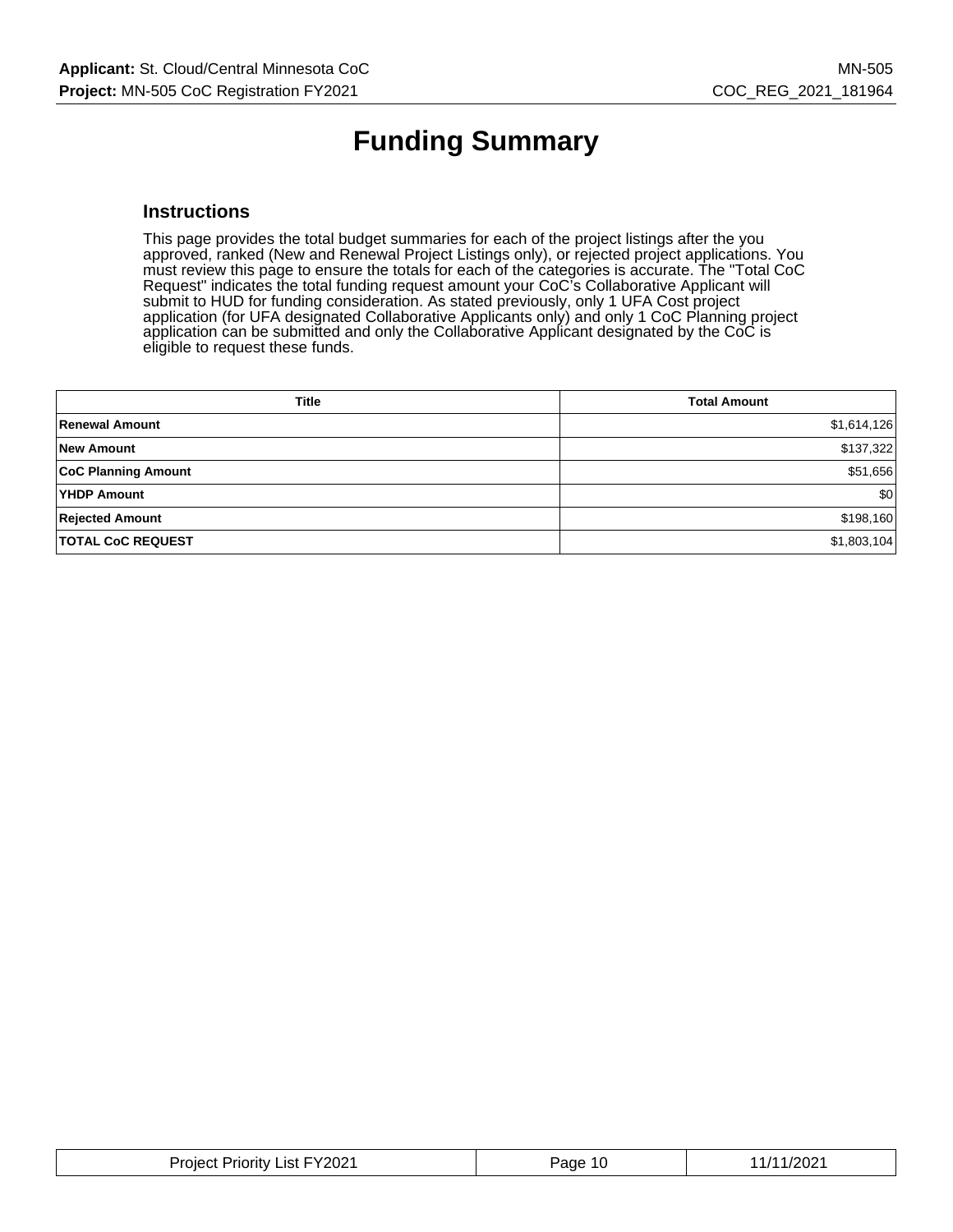L

# **Attachments**

| <b>Document Type</b>                                                      | <b>Required?</b> | <b>Document Description</b> | <b>Date Attached</b> |
|---------------------------------------------------------------------------|------------------|-----------------------------|----------------------|
| Certification of Consistency with<br>the Consolidated Plan (HUD-<br>2991) | Yes              | Certification of            | 11/11/2021           |
| FY 2021 Rank Tool (optional)                                              | No               |                             |                      |
| Other                                                                     | No               |                             |                      |
| Other                                                                     | <b>No</b>        |                             |                      |

| <b>FY2021</b><br>Project<br>.ist F<br>rioritv | Page | ′∪∠ |
|-----------------------------------------------|------|-----|
|-----------------------------------------------|------|-----|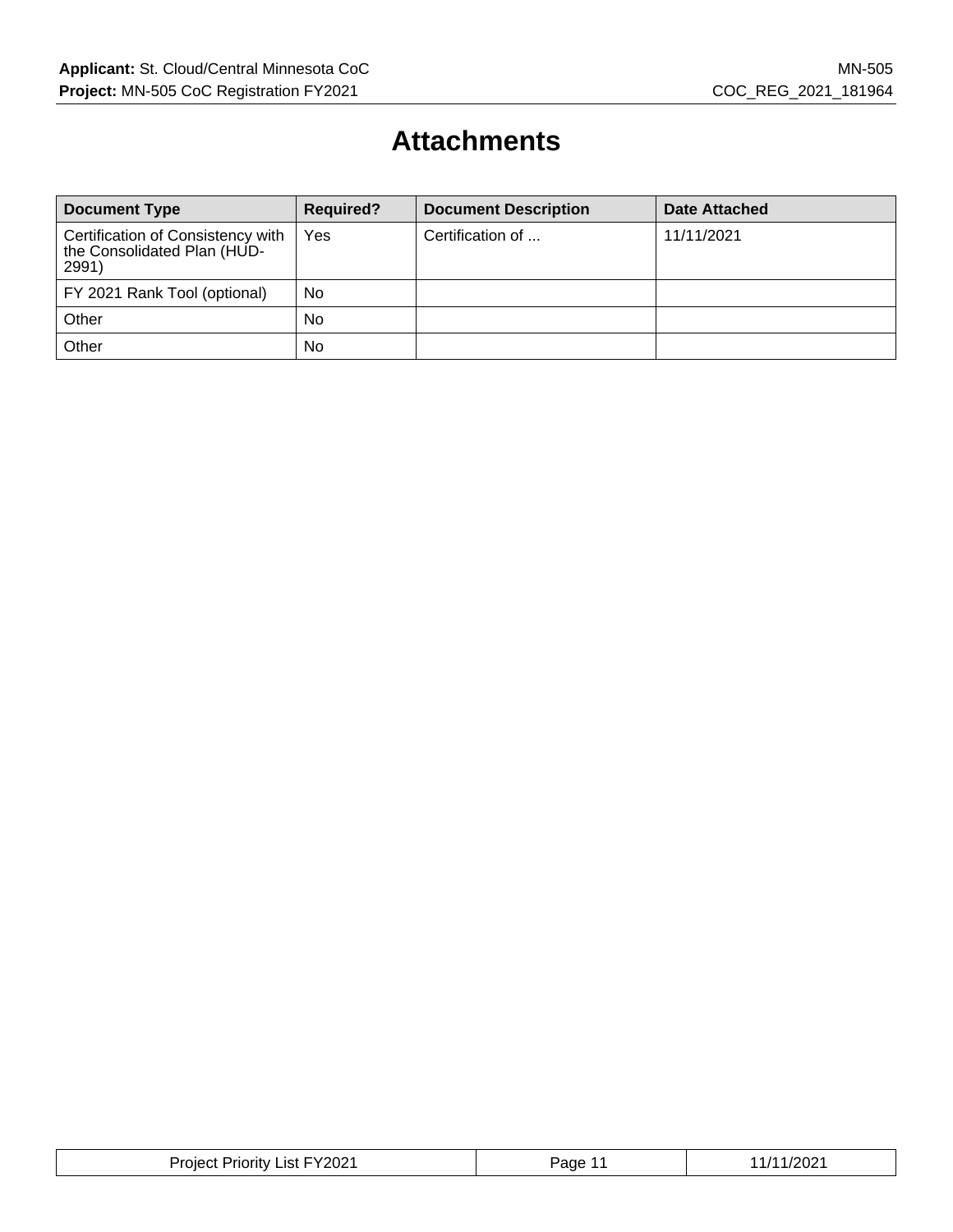# **Attachment Details**

| <b>Document Description:</b> Certification of Consistency with the<br>Consolidated Plan-HUD-2991 |
|--------------------------------------------------------------------------------------------------|
|                                                                                                  |

# **Attachment Details**

**Document Description:**

# **Attachment Details**

**Document Description:**

# **Attachment Details**

**Document Description:**

| Y2021<br>.ıst<br>٦W<br>⊣ורי<br>. | апе |  |
|----------------------------------|-----|--|
|                                  |     |  |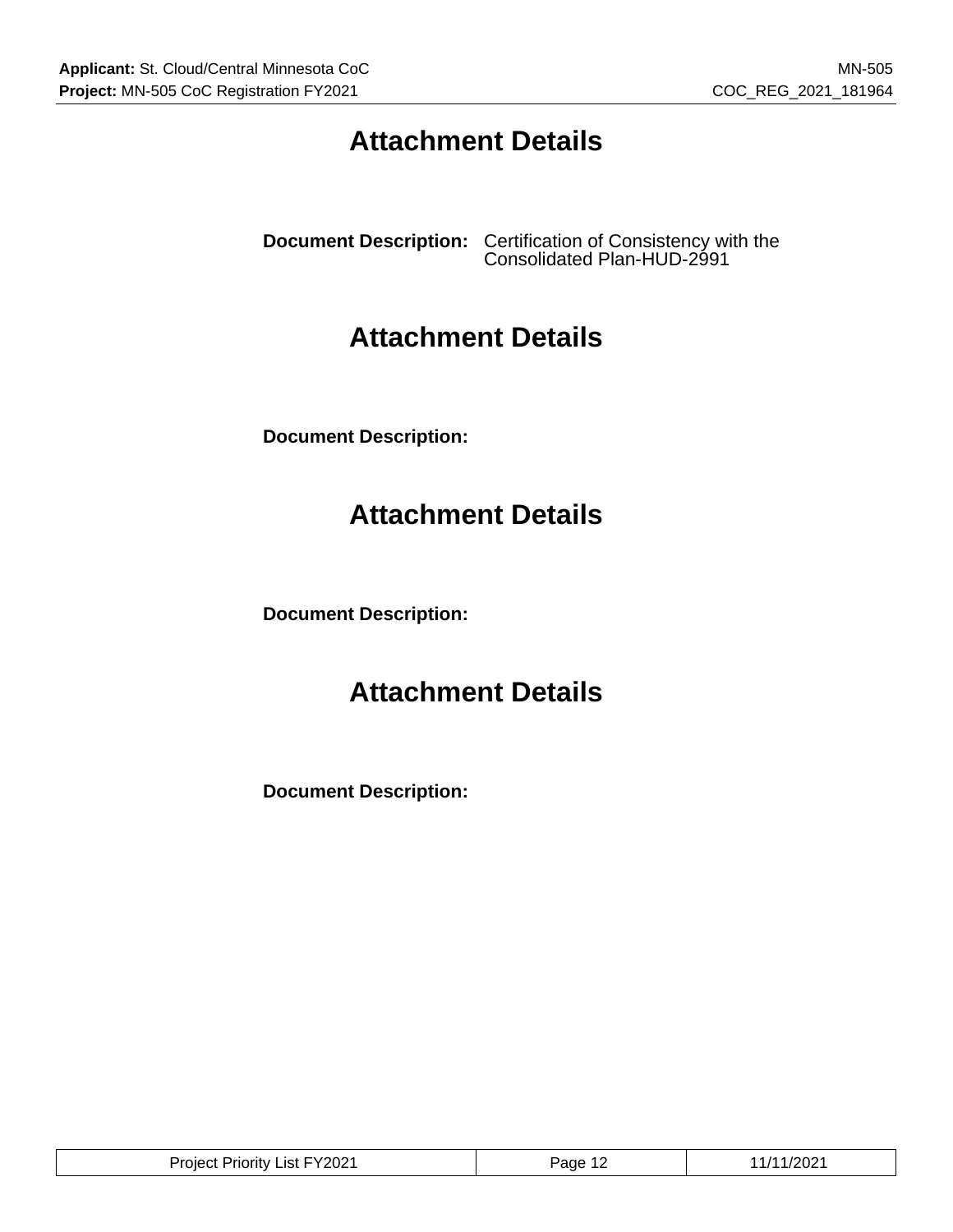# **Submission Summary**

**WARNING: The FY2021 CoC Consolidated Application requires 2 submissions. Both this Project Priority Listing AND the CoC Consolidated Application MUST be submitted.**

### **WARNING: The FY2021 CoC Consolidated Application requires 2 submissions. Both this Project Priority Listing AND the CoC Consolidated Application MUST be submitted.**

| Page                               | <b>Last Updated</b> |
|------------------------------------|---------------------|
|                                    |                     |
| <b>Before Starting</b>             | No Input Required   |
| <b>1A. Identification</b>          | 09/15/2021          |
| 2. Reallocation                    | 09/27/2021          |
| <b>5A. CoC New Project Listing</b> | 11/01/2021          |
| 5B. CoC Renewal Project Listing    | 10/28/2021          |
| 5D. CoC Planning Project Listing   | 10/25/2021          |
| <b>5E. YHDP Renewal</b>            | No Input Required   |
| 5F. YHDP Replace                   | No Input Required   |
| <b>Funding Summary</b>             | No Input Required   |
| <b>Attachments</b>                 | 11/11/2021          |
| <b>Submission Summary</b>          | No Input Required   |

| <b>Project Priority List FY2021</b> | Page 13 | 11/11/2021 |
|-------------------------------------|---------|------------|
|-------------------------------------|---------|------------|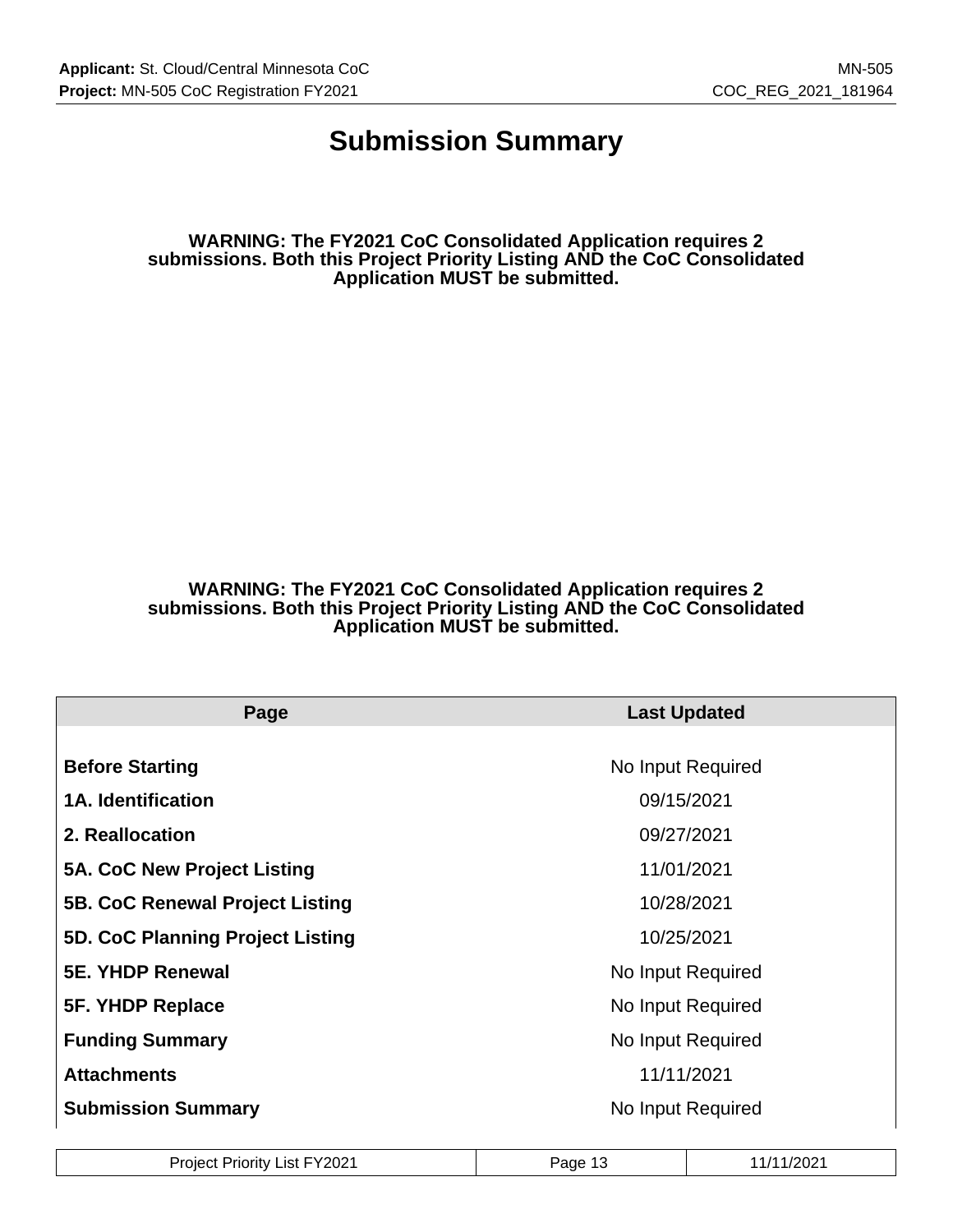$\mathbb{L}$ 

| 170021<br>.ıst<br>Projec<br>погіту<br>'∪∠ | aae<br>. <i>.</i> | ັ∕ບ∠ |
|-------------------------------------------|-------------------|------|
|-------------------------------------------|-------------------|------|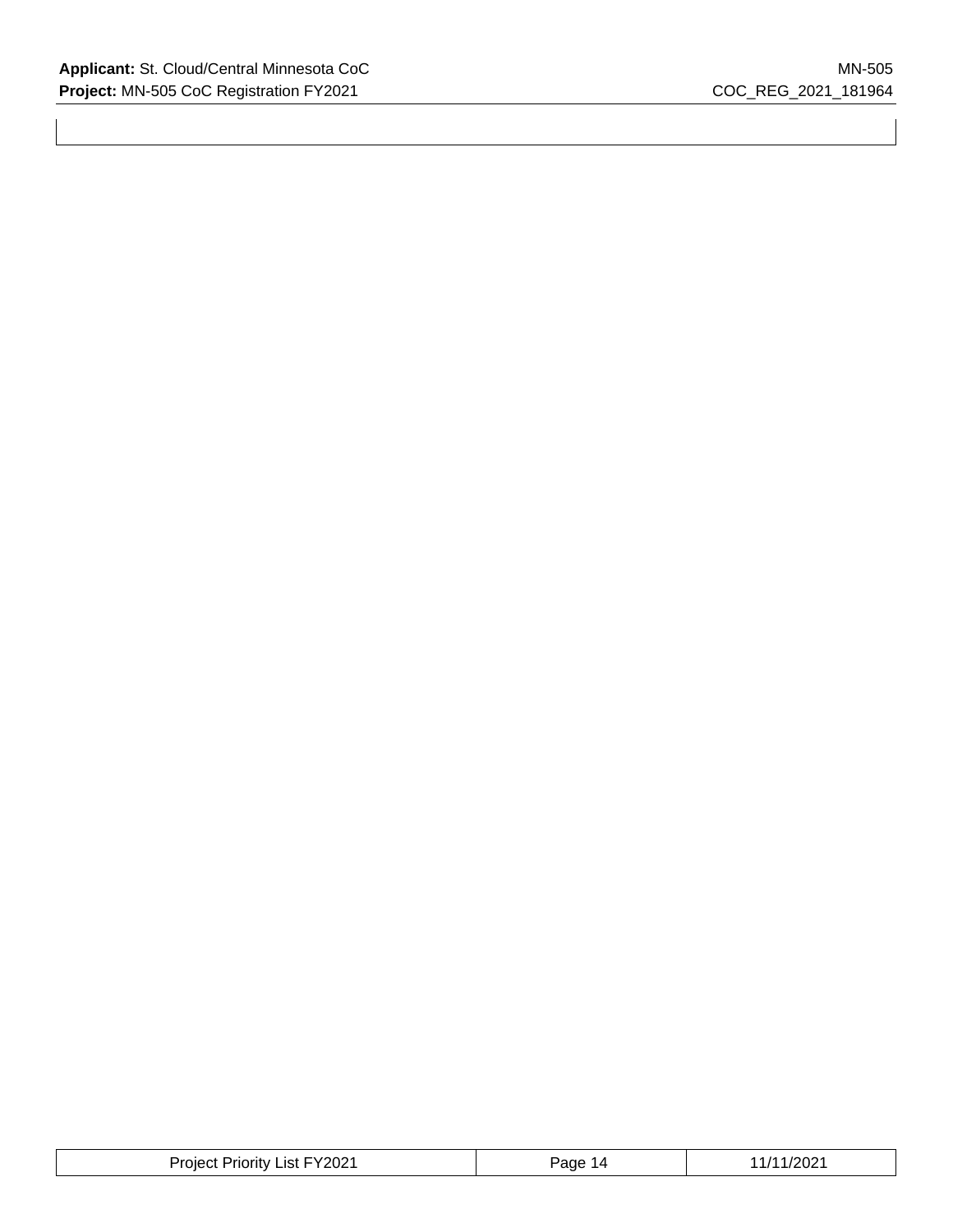### **Certification of Consistency** with the Consolidated Plan

I certify that the proposed activities/projects in the application are consistent with the jurisdiction's current, approved Consolidated Plan.

(Type or clearly print the following information:)

| Applicant Name:                                                       | St. Cloud Central MN CoC - MN-505                                                                                                                                                                                                                                                                                                                                                                                                                                                                                                                                                                                                                                                                                                                                                                                |
|-----------------------------------------------------------------------|------------------------------------------------------------------------------------------------------------------------------------------------------------------------------------------------------------------------------------------------------------------------------------------------------------------------------------------------------------------------------------------------------------------------------------------------------------------------------------------------------------------------------------------------------------------------------------------------------------------------------------------------------------------------------------------------------------------------------------------------------------------------------------------------------------------|
|                                                                       |                                                                                                                                                                                                                                                                                                                                                                                                                                                                                                                                                                                                                                                                                                                                                                                                                  |
| Project Name:                                                         | Cass County Scattered Site Permanent Supportive Housing (BI-CAP, Inc.)<br>Cass County Scattered Site Rapid Rehousing (BI-CAP, Inc.)<br>St. Cloud HRA - Permanent Supportive Housing One<br>St. Cloud HRA - Permanent Supportive Housing Five<br>St. Cloud HRA - Permanent Supportive Housing Seven<br>St. Cloud HRA - DV Bonus Rapid Rehousing<br>Our HOME (Volunteers of America)<br>HMIS Central (Institute for Community Alliance)<br>Belle Haven Townhomes (Lutheran Social Services)<br>Lakes and Pines Rapid Rehousing -Singles & Families (Lakes and Pines CAC, Inc.)<br>Lakes and Pines Rapid Rehousing for DV Survivors (Lakes and Pines CAC, Inc.)<br>Eastern Region Coordinated Entry Navigator (Lakes and Pines CAC, Inc.)<br>Northern Region Coordinated Entry Navigator (Lutheran Social Services) |
| Location of the Project:                                              | Counties of; Benton, Cass, Chisago, Crow Wing, Isanti, Kanabec, Mille Lacs,<br>Morrison, Pine, Sherburne, Stearns, Todd, Wright                                                                                                                                                                                                                                                                                                                                                                                                                                                                                                                                                                                                                                                                                  |
| Name of the Federal<br>Program to which the<br>applicant is applying: | Continuum of Care Homeless Assistance Program                                                                                                                                                                                                                                                                                                                                                                                                                                                                                                                                                                                                                                                                                                                                                                    |
| Name of<br>Certifying Jurisdiction:                                   | State of Minnesota Department of Human Services                                                                                                                                                                                                                                                                                                                                                                                                                                                                                                                                                                                                                                                                                                                                                                  |
| Certifying Official<br>of the Jurisdiction<br>Name:                   | Isaac Wengerd                                                                                                                                                                                                                                                                                                                                                                                                                                                                                                                                                                                                                                                                                                                                                                                                    |
| Title:                                                                | Program Adminstrator                                                                                                                                                                                                                                                                                                                                                                                                                                                                                                                                                                                                                                                                                                                                                                                             |
| Signature:                                                            | Long/Lequel                                                                                                                                                                                                                                                                                                                                                                                                                                                                                                                                                                                                                                                                                                                                                                                                      |
| Date:                                                                 | 10/27/2021                                                                                                                                                                                                                                                                                                                                                                                                                                                                                                                                                                                                                                                                                                                                                                                                       |